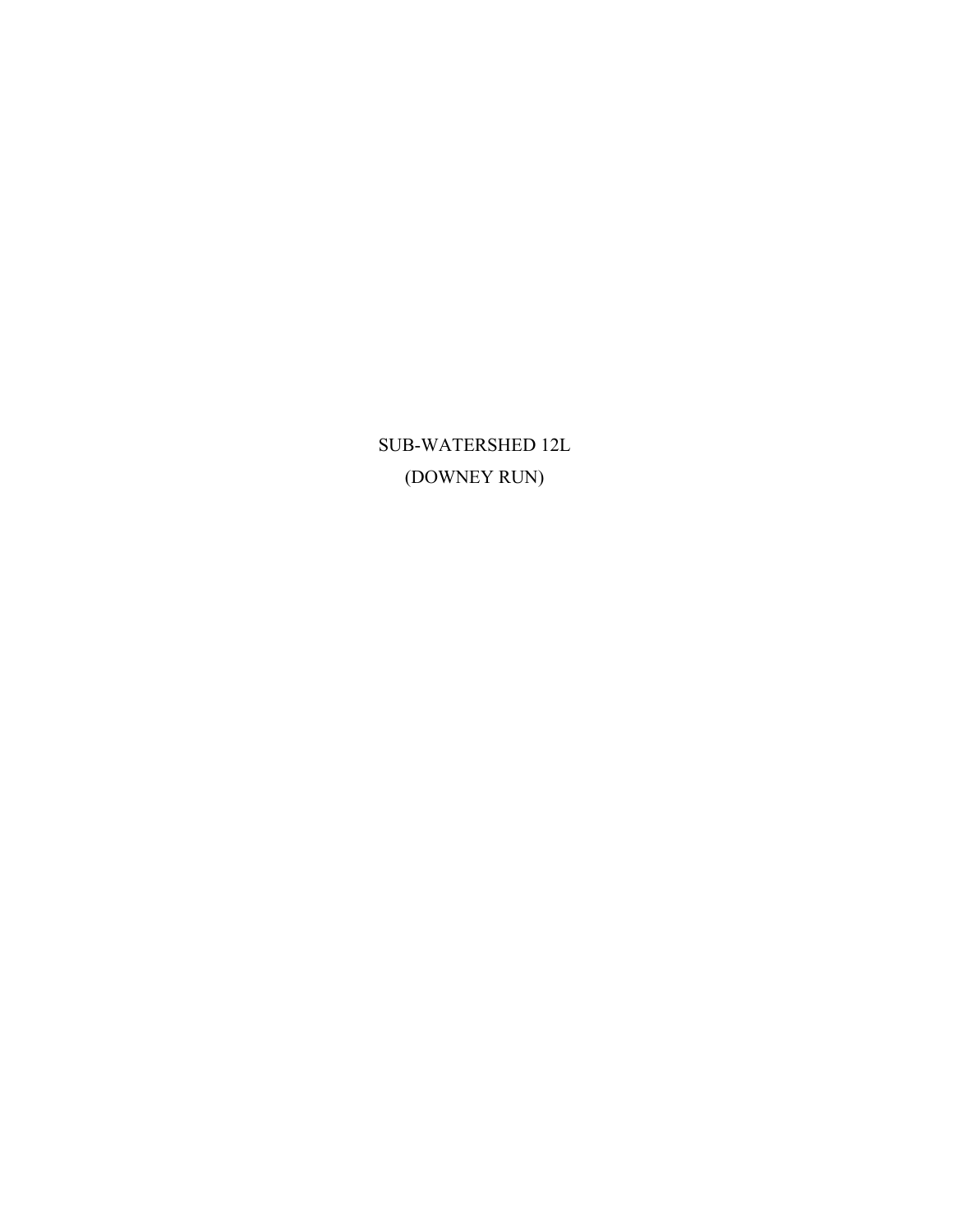#### Sub-watershed 12L (Downey Run)

#### General Discussion

This sub-watershed encompasses 6 square miles or 3,838 acres. This is 4.31% of the total study area. It is drained by 5.9 miles of tributaries (2.54% of the total length of all watershed tributaries) and contains 9.1 acres of ponds and lakes (.24% of the sub-watershed area). Commonwealth records indicate 7 surface and 2 deep mines in the area. Our field investigations found 3 surface mines, none of which have flows. We have also found one deep mine which has a flow.

The following is a summation of the flows from the two major tributaries in this subwatershed, Downey Run (SC12L2) and an unnamed tributary (SC12L1) located on drawing 7119-6. The percentage that these stations contributes in pollution load and flow to the total pollution load and flow as measured at Monitoring Station SC1 on Stony Creek is also included.

|                  |                 | Percent of             |
|------------------|-----------------|------------------------|
|                  | <u>Averages</u> | <b>Total Watershed</b> |
| pH               | 6.3             |                        |
| Net Cold Acidity | 0 PPD           | $0\%$                  |
| Net Hot Acidity  | 6,785.42 PPD    | 6.25%                  |
| Ferrous Iron     | 10.05 PPD       | 1.31%                  |
| Total Iron       | 133.09 PPD      | 2.98%                  |
| Sulfate          | 5,938.50 PPD    | 3.08%                  |
| Hardness         | 6,756 PPD       | 3.28%                  |
| Flow             | 4,952,160 GPD   | 3.10%                  |

The following plate shows the location of all deep mine openings and strip mines where they exist within this sub-watershed, as well as the location of all sampling stations.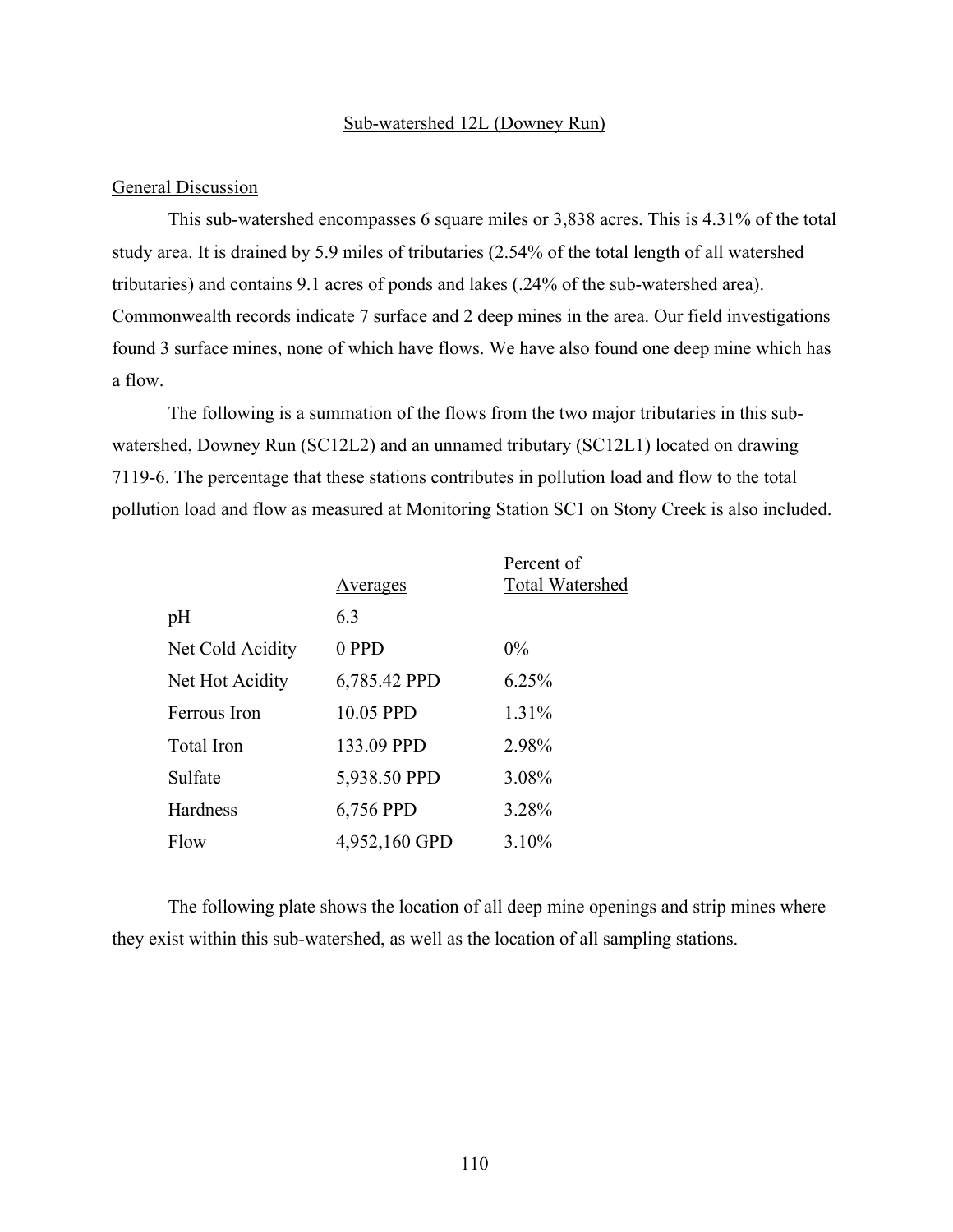### Deep Mines

The Commonwealth records indicate that there are 2 deep mines in this sub-watershed. Our field investigations have located one deep mine opening and it is flowing. Table 17 lists the abandoned deep mine within the sub-watershed with the following information: name of mine or operator if known, available mine maps, acres and seam mined, mine opening designation, openings with flows, the estimated elevation of the opening and head in feet, which is the difference in coal elevations on an up-dip mine.

Table 18 gives the averages of the abandoned deep mine flows. Directly under the averages are the percentages of flows and pollution loads that each contributes to the pollution load of the sub-watershed as measured at Sampling Station SC12L1 and Sampling Station SC12L2. The readings at these two stations are combined to give total pollution values from this sub-watershed. The averages, taken at mine openings, are added together where more than one opening of a mine complex has a flow.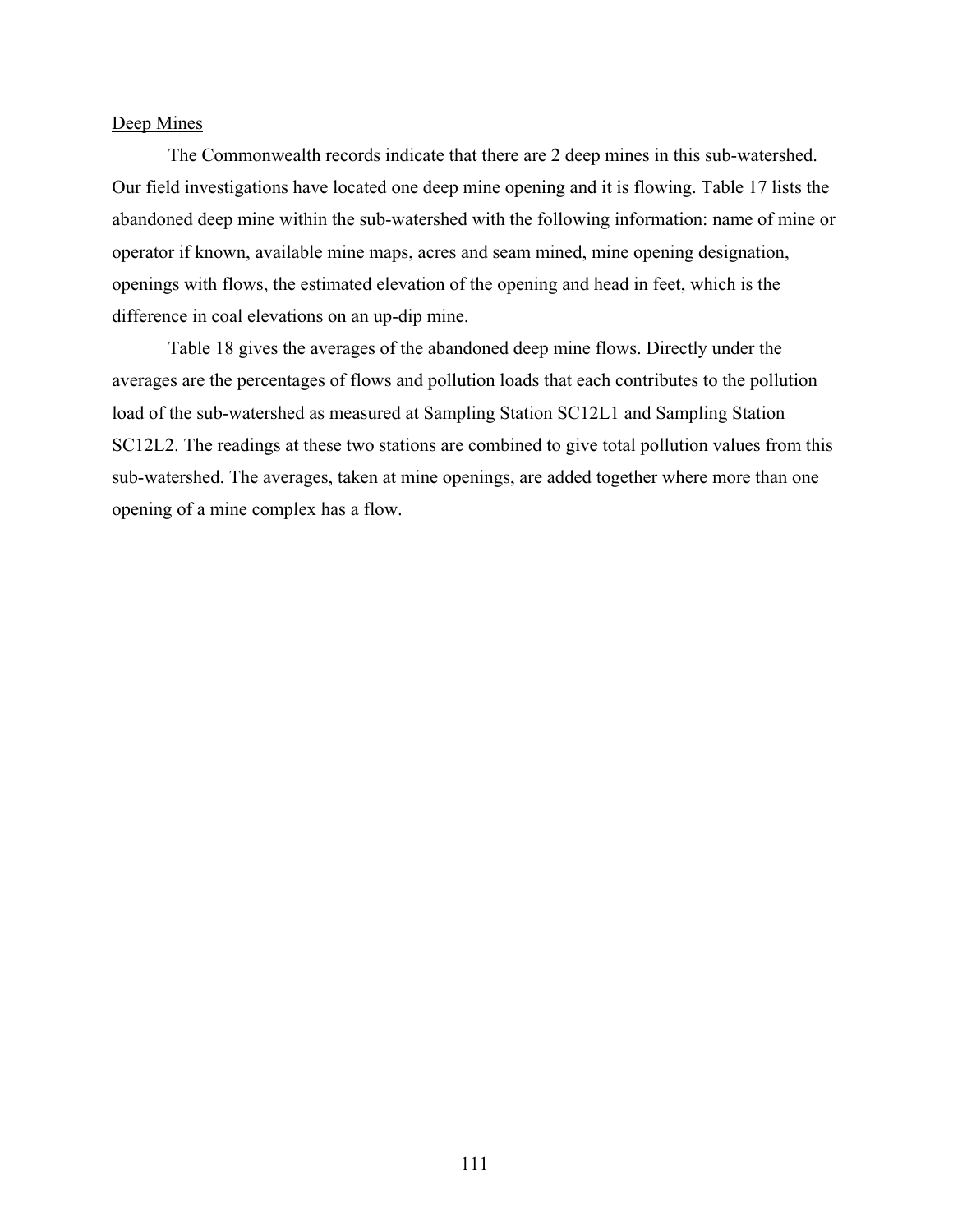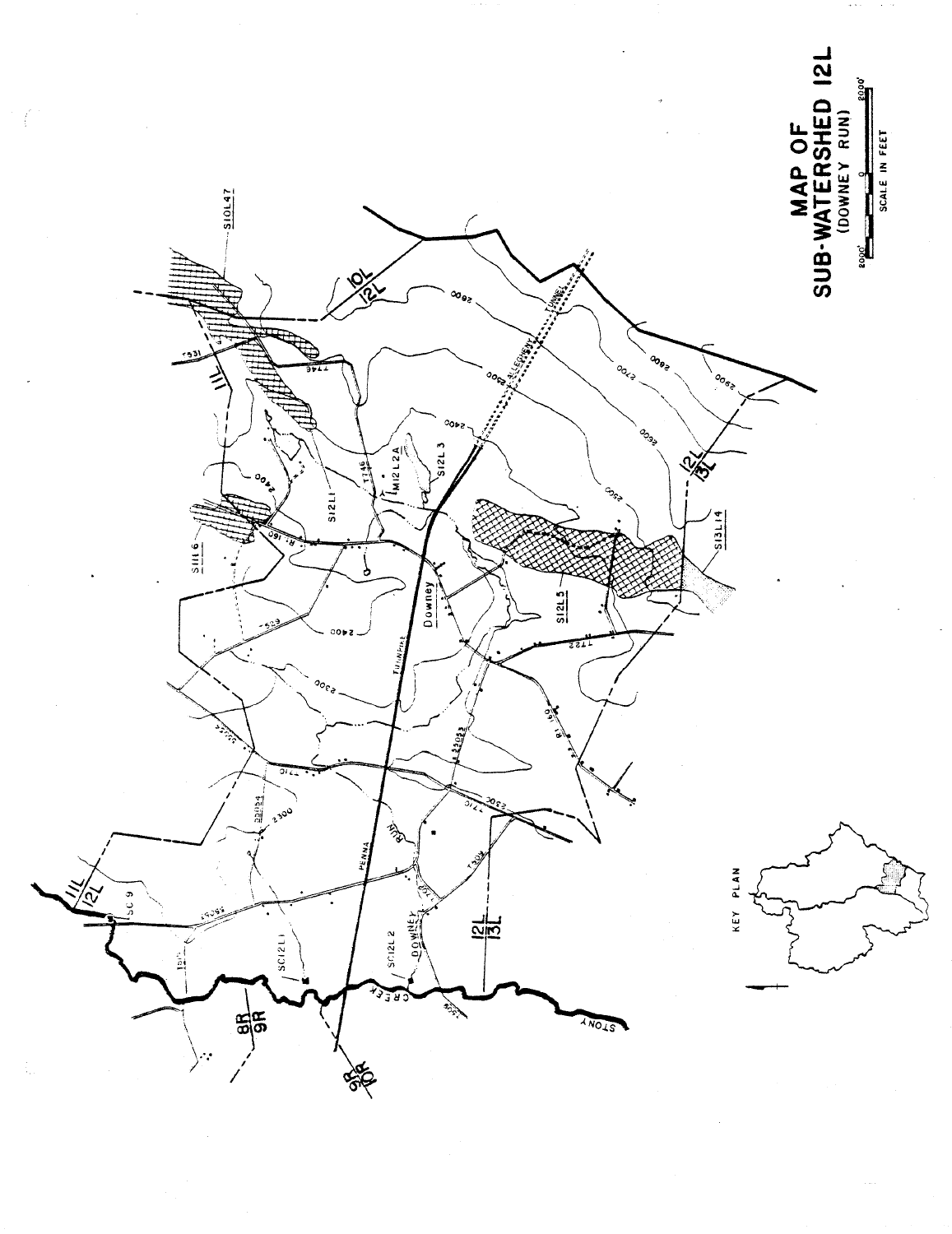# Abandoned Deep Mines

Sub-watershed 12L

|                |                             |                      | Area             |               | Mine           | Elev.          |      |                |
|----------------|-----------------------------|----------------------|------------------|---------------|----------------|----------------|------|----------------|
| Mine<br>Number | Name of Mine<br>or Operator | Mine Map<br>Obtained | Mined<br>(Acres) | Seam<br>Mined | Opening<br>No. | -of<br>Opening | Flow | Head<br>(Feet) |
| M12L2          | Burk Mine                   | no                   | ۰.               | $c^{\prime*}$ | M12L2A 2320'   |                | Yes  | $100*$         |
|                | *Indicates assumed.         |                      |                  |               |                |                |      |                |

#### TABLE 18

# Abandoned Deep Mine Average Water Quality Data

|       |     |                  |                 |                 | Sub-watershed 12L    |         |          |        |  |  |
|-------|-----|------------------|-----------------|-----------------|----------------------|---------|----------|--------|--|--|
| Mine  |     | Net Cold<br>Acid | Net Hot<br>Acid | Ferrous<br>Iron | Total<br><b>Iron</b> | Sulfate | Hardness | Flow   |  |  |
| No.   | pH  | ppd              | ppd             | ppd             | ppd                  | ppd     | ppd      | gpd    |  |  |
| M12L2 | 4.3 | 71.05            | 146.69          | 35.71           | 42.59                | 381.55  | 413.88   | 48,960 |  |  |
|       |     |                  | 2.2%            | 355.3%          | 32%                  | $6.4\%$ | $6.1\%$  | 1.0%   |  |  |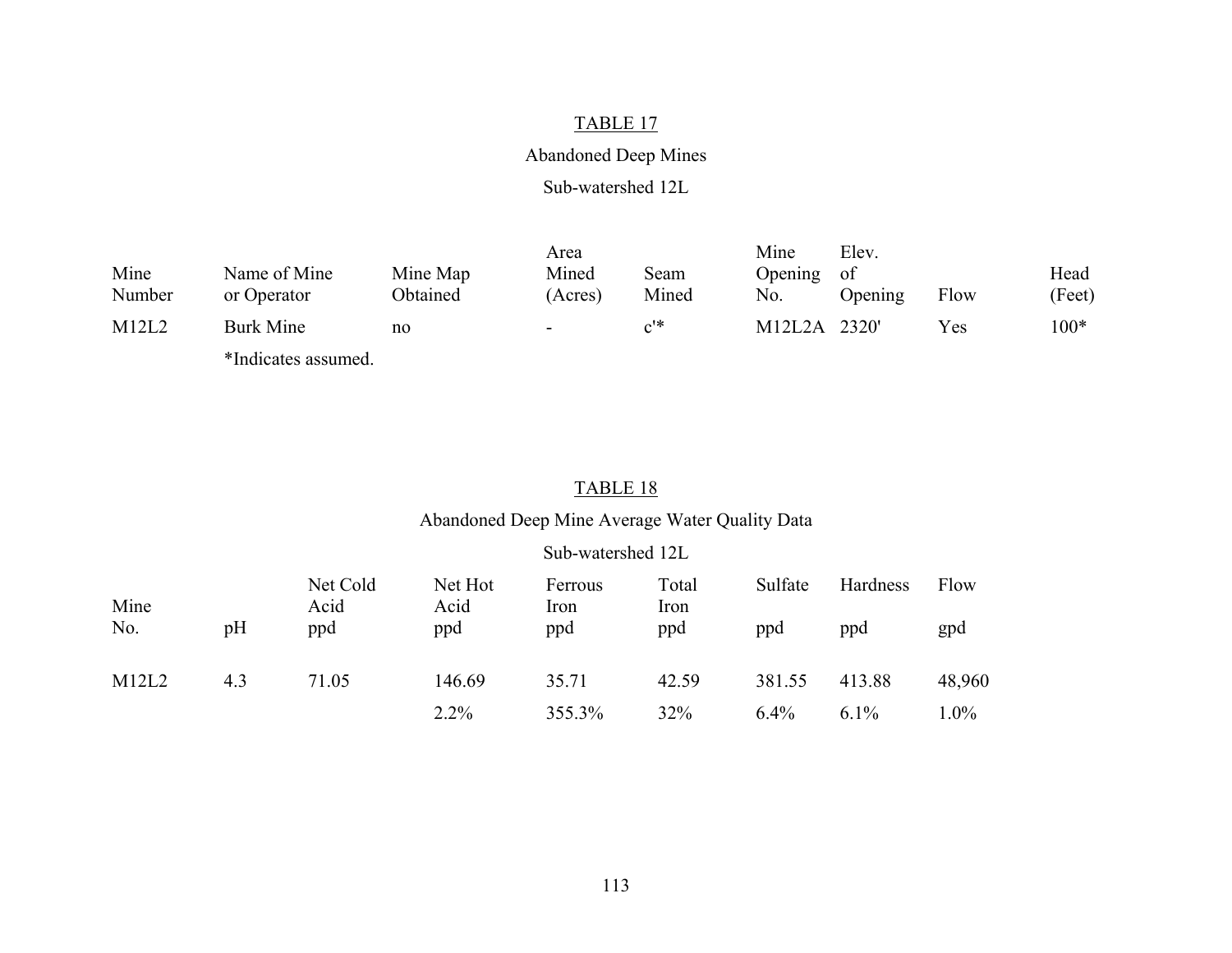#### Strip Mines

The Commonwealth records indicate that there are 7 strip mines in this sub-watershed. Our field investigations have located 3 surface mines with 2 flowing. Table 19 lists the abandoned strip mines within the sub-watershed with the following information: the name of the mine or operator if known, the area and seam mined, the designation we give the mine, whether or not there is a flow, and whether it connects with a deep mine.

The total acreage of abandoned surface mines in subwatershed 12L is 204.71 acres (5.33 of the sub-watershed area).

Table 20 gives the averages of the abandoned surface mine flows. Directly under the averages are the percentages of flows and pollution load that each mine contributes to the pollution load of the sub-watershed as measured at Sampling Stations SC12L1 and SC1212.

Where a single surface mine has more than one flow, the averages of the flows are added together.

Following Table 20 is the description of the flowing strip mines along with abatement recommendations.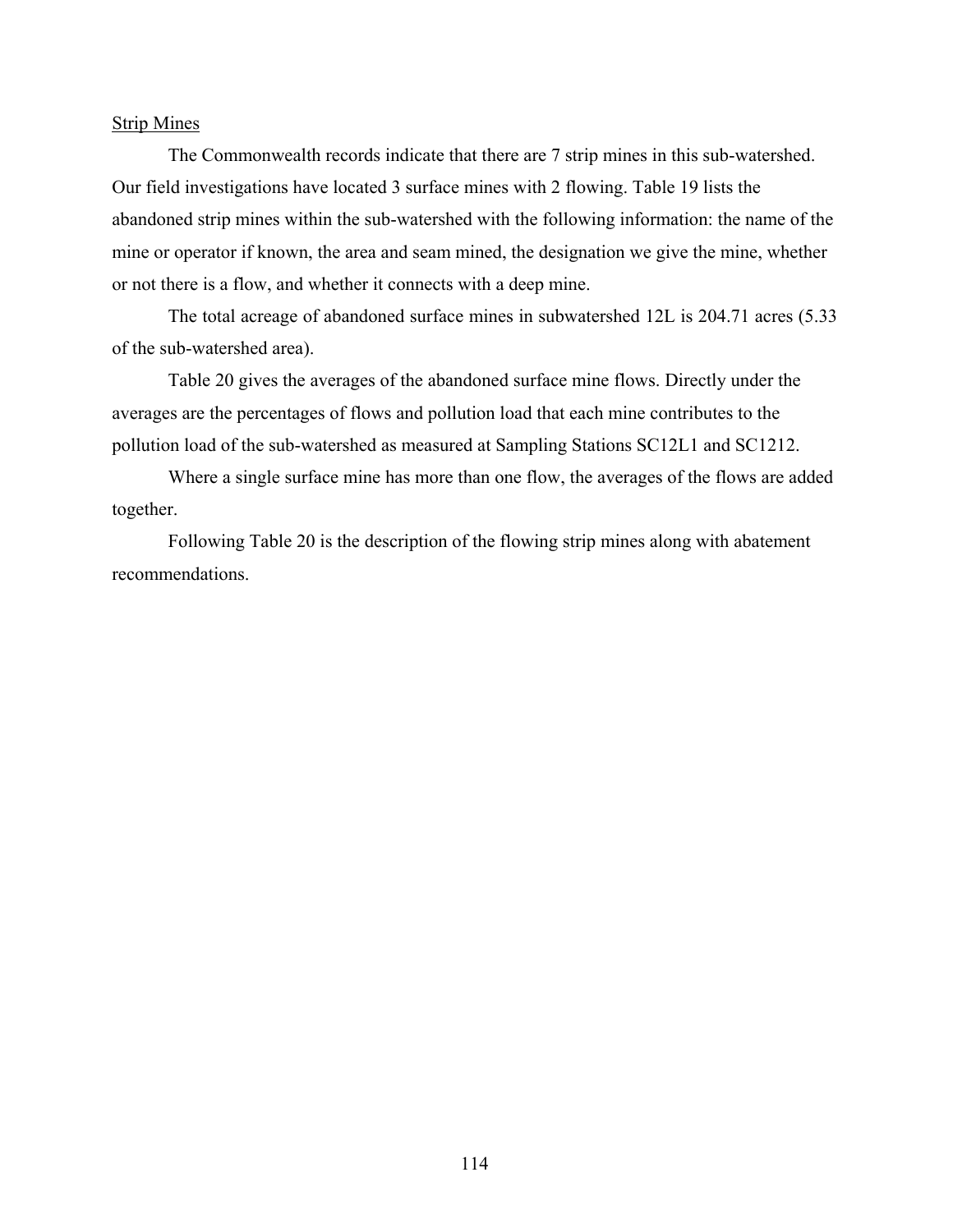# Abandoned Surface Mines

# Sub-watershed 12L

| Mine<br>Number | Name of Mine<br>or Operator | Area<br>Mined<br>(Acres) | Seam<br>Mined  | Flowing        | Connection<br>w/Deep Mine |
|----------------|-----------------------------|--------------------------|----------------|----------------|---------------------------|
| S12L1          | P.B.S. Coals<br>Inc.        | 58.75                    | D, C'          | Yes            | N <sub>0</sub>            |
| <b>S12L3</b>   | Paul Coleman                | 8.26                     | D              | N <sub>0</sub> | N <sub>0</sub>            |
| S12L5          | Dunlo Coal Co.              | 137.70                   | E, D, C'       | Yes            | N <sub>0</sub>            |
|                | Emmett<br>Duppstadt         |                          | $\mathcal{C}'$ |                |                           |
|                | Svonavec Inc.               |                          | D, C', B       |                |                           |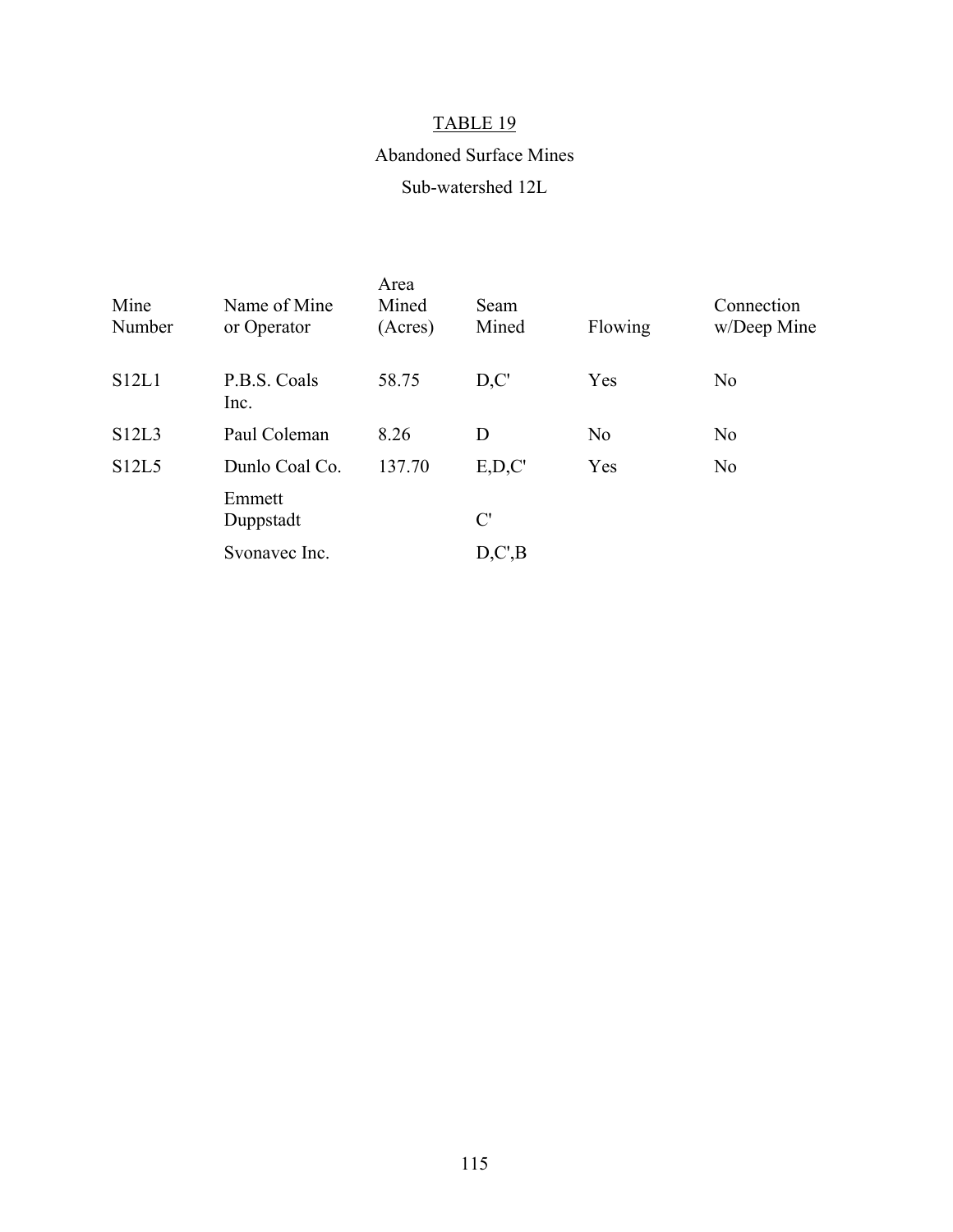# Abandoned Surface Mine Average Water Quality Data

Sub-watershed 12L

| Mine<br>No.  | pH  | Net Cold Net Hot<br>Acid<br>ppd | Acid<br>ppd | Ferrous Iron<br>ppd | Total Iron<br>ppd | Sulfate<br>ppd | Hardness Flow<br>ppd | gpd    |
|--------------|-----|---------------------------------|-------------|---------------------|-------------------|----------------|----------------------|--------|
| S12L1        | 7.1 | $\blacksquare$                  | $\ast$      | .13                 | .33               | 186.21         | *                    | 21,600 |
|              |     | $\overline{\phantom{a}}$        | -           | 1.3%                | $.3\%$            | $3.2\%$        |                      | .4%    |
| <b>S12L5</b> | 3.4 | 110.86                          | ∗           | 1.42                | 6.52              | 377.89         | ∗                    | 53,280 |
|              |     |                                 | -           | 14.1%               | 4.9%              | $6.4\%$        |                      | 1.1%   |

\* Not analyzed.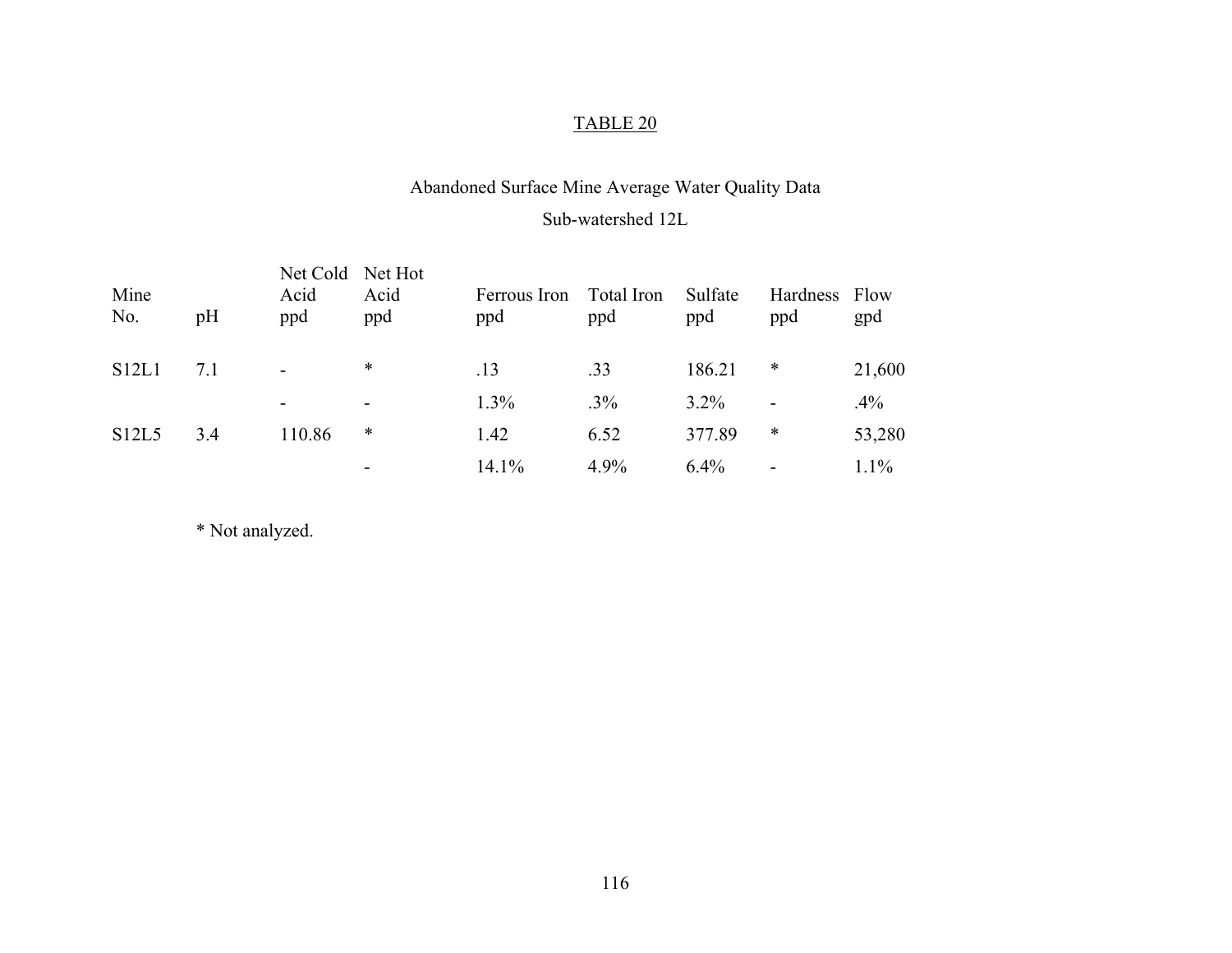#### Strip Mine: S12L1

Area: 58.75 acres Location: Intersected by Rts. T 531 and T 746. Status: Reclaimed Owned by P.B.S. Coals Inc. Seams mined: C' and D Connection with deep mine: None Flowing: One leaching area

General Description:

Most of this strip is revegetated in grain, however slight erosion occurs.

Recommendation:

The flow from this strip is below required pollution levels therefore no action is required.

# Strip Mine: S12L5

Area: 137.70 acres Location: South of Pa. Turnpike and East of Rt. 722 Status: Reclaimed Owned by: Dunlo Coal Co. Seam mined: C' Connection with deep mine: None Flowing: Four leaching areas

General Description:

The southern half of the strip has drainage ditch and is planted with grasses and small pines. The northern half receives the drainage from the south creating leaching and erosion and a swampy area toward the northwest.

Recommendation:

Additional drainage ditches and revegetation. Investigate deep mine possibilities in this area.

Cost:

| Ditch               | 8000' | \$8,000  |
|---------------------|-------|----------|
| Revegetate 15 acres |       | 9,000    |
|                     | Total | \$17,000 |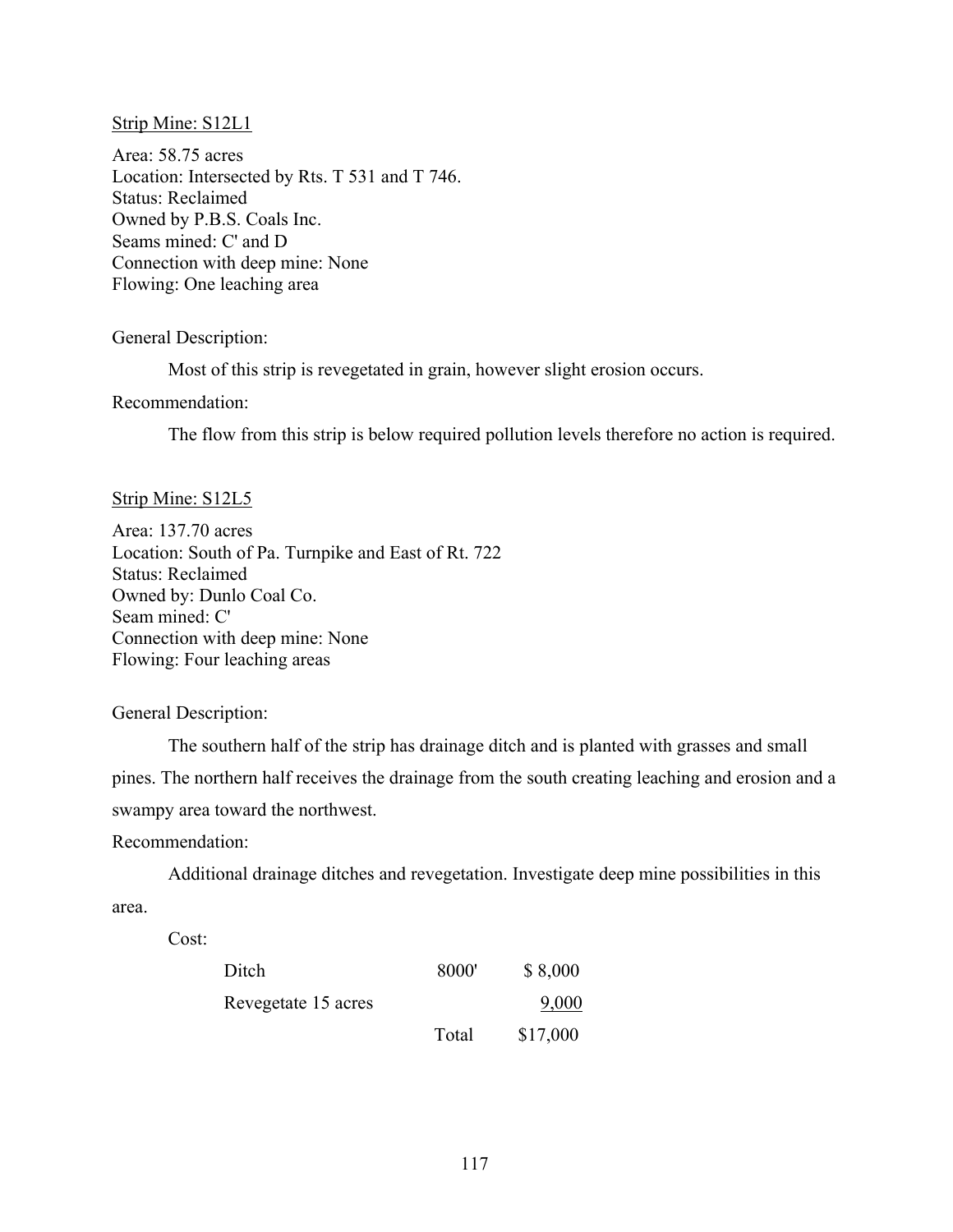# **Recommendations**

Table 21 gives the recommended abatement procedures with cost benefication for all polluting deep or surface mines. Table 22 lists the sources abated, the amount of benefication and the costs associated with each recommendation.

An estimated effectiveness of 60% reduction of the pollution load is assigned for each recommendation.

Although Downey-Run, Station SC12L2, is not considered a polluted stream, it has experienced fish kills due to mine acid slugging.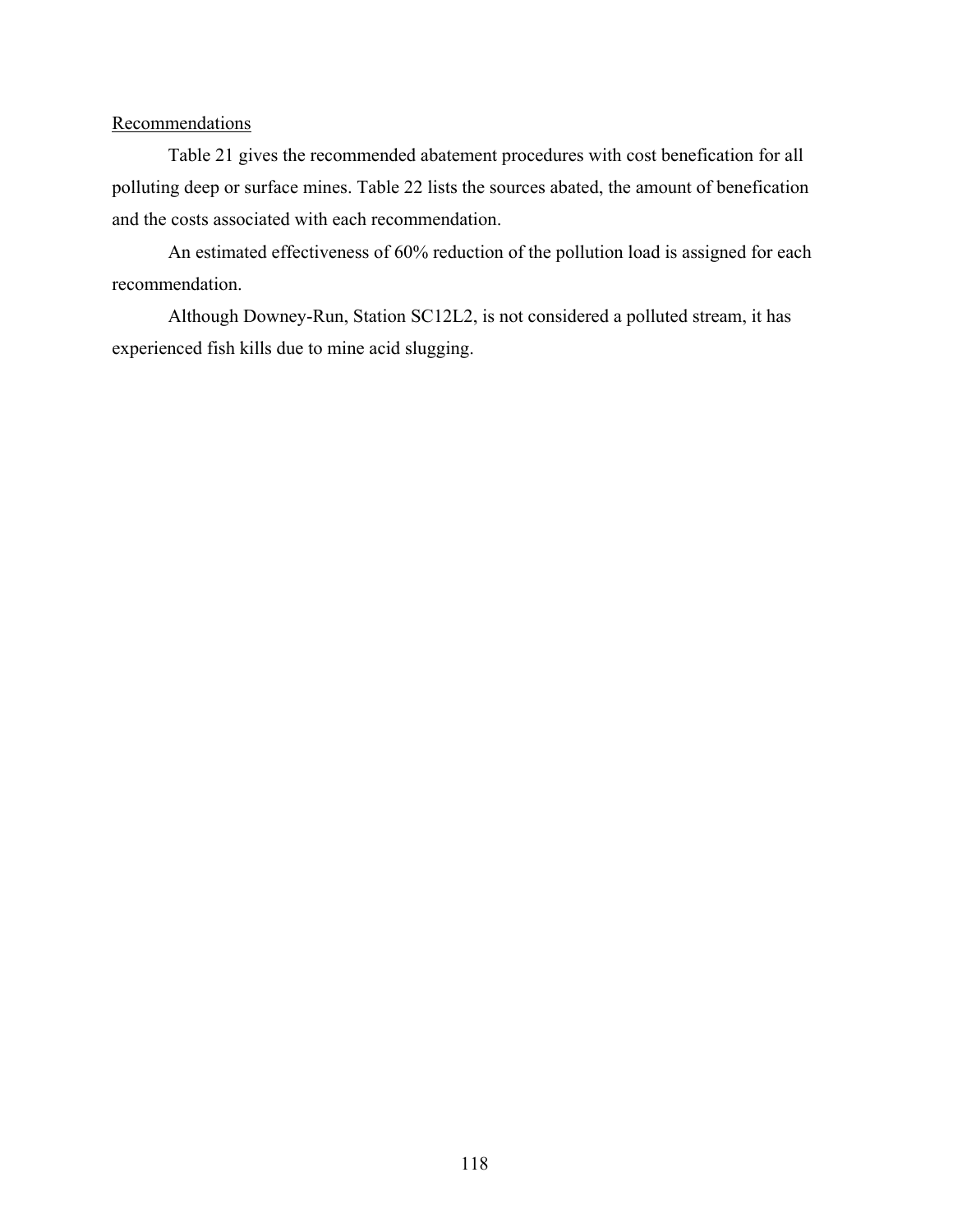### Recommended Abatement Procedures - Cost Benefication

### Sub-watershed 12L

|         | Recommended                         |                              |                    |          | Cost \$/Pound |              | Total<br>Acid | Total  | Percent                  |      |
|---------|-------------------------------------|------------------------------|--------------------|----------|---------------|--------------|---------------|--------|--------------------------|------|
|         | Abatement                           |                              | <b>Total Costs</b> |          |               | Acid Removal |               | Iron   |                          |      |
|         |                                     | Poten-                       |                    | Poten-   |               | Poten-       | Abate-        | Abate- | of Total                 |      |
|         | Known                               | tial                         | Known              | tial     | Known         | tial         | ment          | ment   | Sub-watershed            |      |
| Number  | Sources                             | Sources                      | Sources            | Sources  | Sources       | Sources      | ppd           | ppd    | Acid                     | Iron |
| 1 S12L5 | 137.70<br>acres of<br>strip<br>mine | $\qquad \qquad \blacksquare$ | \$17,000           | \$17,000 | \$253.73      | \$253.73     | 67            | 4      | $\overline{\phantom{a}}$ | 3    |
| 2 M12L2 | 1 Seal                              |                              | \$25,000           | \$25,000 | \$581.40      | \$581.40     | 43            | 26     | $\overline{\phantom{a}}$ | 20   |

Note: The potential costs above include known costs.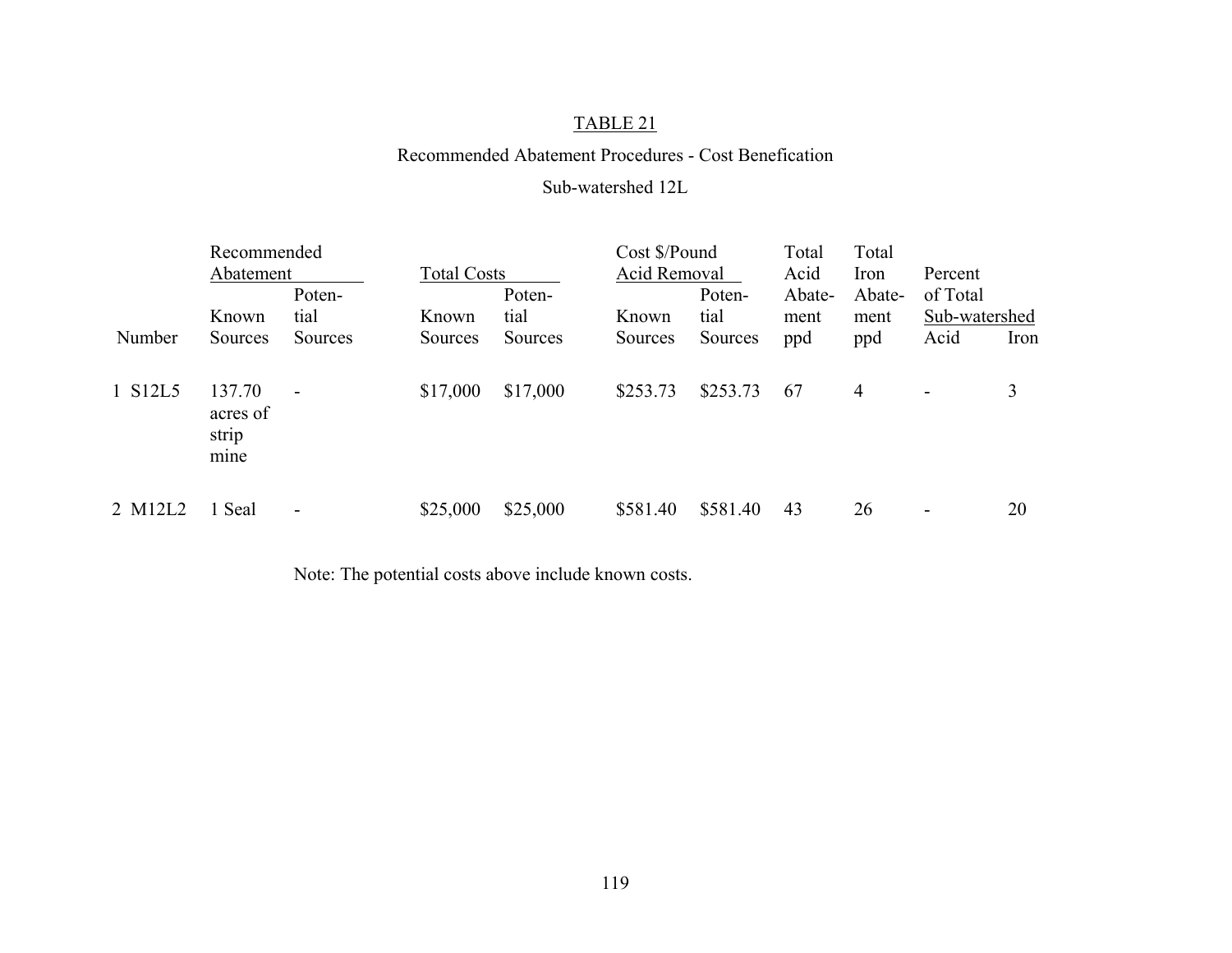#### Benefication - Recommended Plans

#### Sub-watershed 12L

|      |                            | Acid |                                  | Iron |                                  | Total<br>Construction       |                      |
|------|----------------------------|------|----------------------------------|------|----------------------------------|-----------------------------|----------------------|
| Plan | Above<br>Sources<br>Abated | ppd  | % of Total<br>Sub-water-<br>shed | ppd  | % of Total<br>Sub-water-<br>shed | Costs<br>Flowing<br>Sources | Potential<br>Sources |
| A    | 1 & 2                      | 110  |                                  | 30   | 23                               | \$42,000                    | \$42,000             |
| B    |                            | 67   |                                  | 4    | $\mathcal{E}$                    | 17,000                      | 17,000               |

It is recommended that Plan "A" be initiated for this sub-watershed.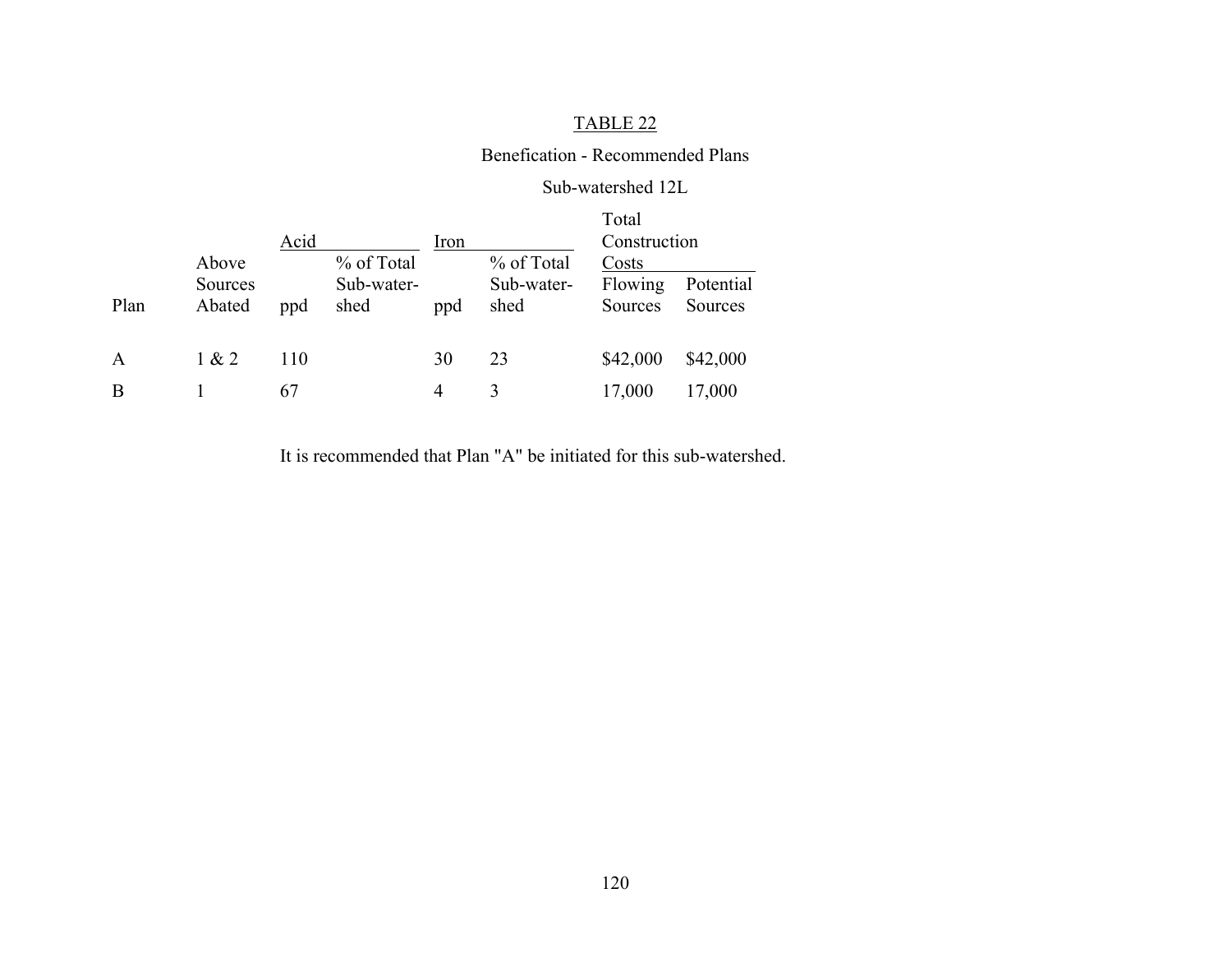SUB-WATERSHED 9R (UN-NAMED)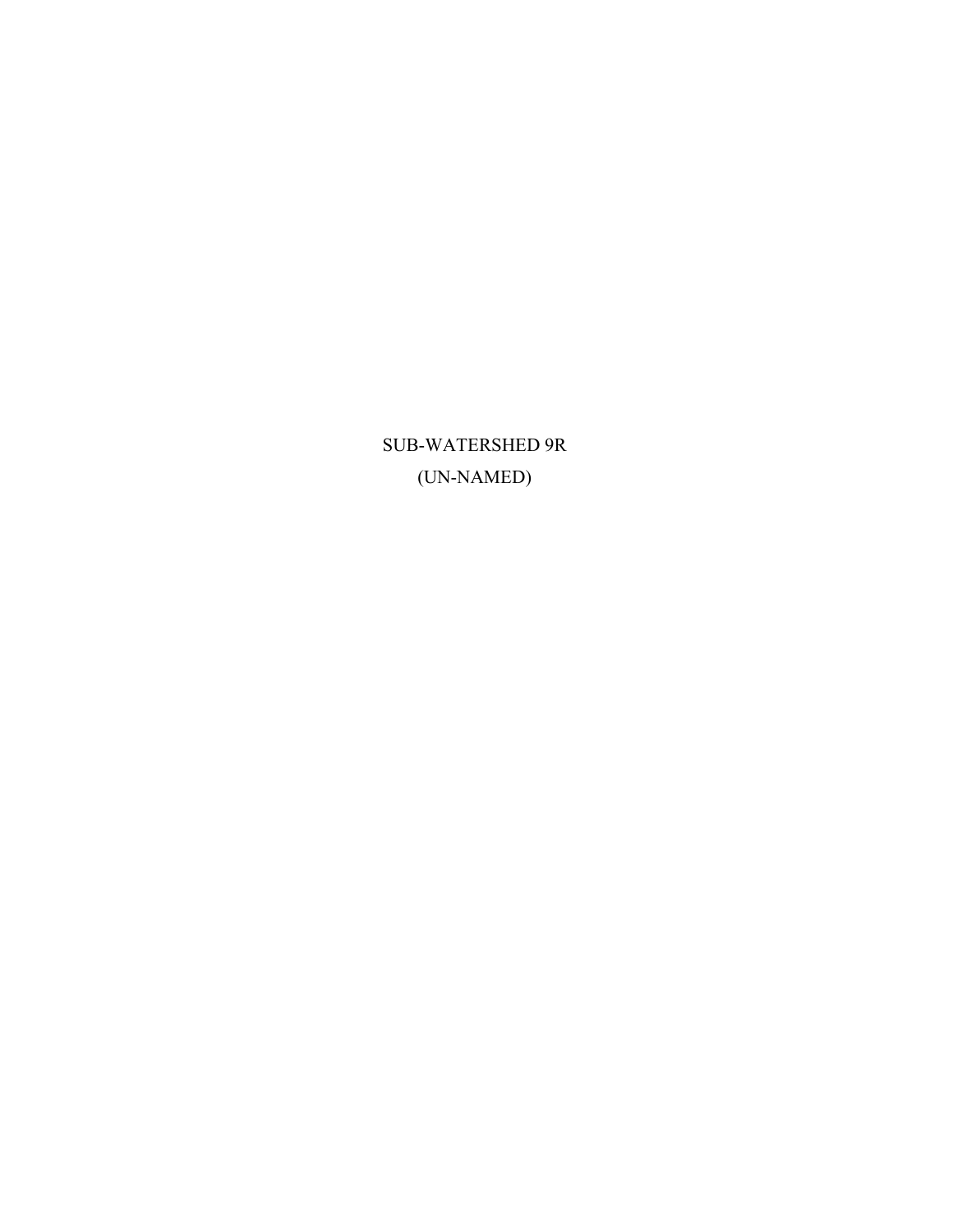#### Sub-watershed 9R (Glades Creek)

#### General Discussion

This sub-watershed encompasses 10.3 square miles or 6,574 acres, which is 7.39% of the total study area. It is drained by 19.2 miles of tributaries (8.17% of the total length of all watershed tributaries) and contains 6 acres of ponds and lakes (.09% of the sub-watershed area). Commonwealth records indicate 13 strip mines, and 11 deep mines in this area. Our field investigations found 5 surface mines, 3 of which have flows. We also found 13 deep mines, 3 of which have flows.

The following information gives the averages of the sampling station designated as SC9R1, located at the mouth of Glades Creek and shown on drawing 7119-6. The percentage that this station contributes in pollution load and flow to the total pollution load and flow as measured at Monitoring Station SC1 on Stony Creek is also included.

|                   |                | Percent of             |
|-------------------|----------------|------------------------|
|                   | Averages       | <b>Total Watershed</b> |
| pH                | 6.6            |                        |
| Net Cold Acidity  | 0 PPD          | $0\%$                  |
| Net Hot Acidity   | 0 PPD          | $0\%$                  |
| Ferrous Iron      | 15.38 PPD      | $2.01\%$               |
| <b>Total Iron</b> | 59.28 PPD      | $1.33\%$               |
| Sulfate           | 5,250 PPD      | $2.73\%$               |
| Hardness          | 6,702 PPD      | $3.26\%$               |
| Flow              | 14,499,360 GPD | $9.08\%$               |

The following plates show the location of all deep mine openings and strip mines where they exist within this subwatershed, as well as the location of all sampling stations.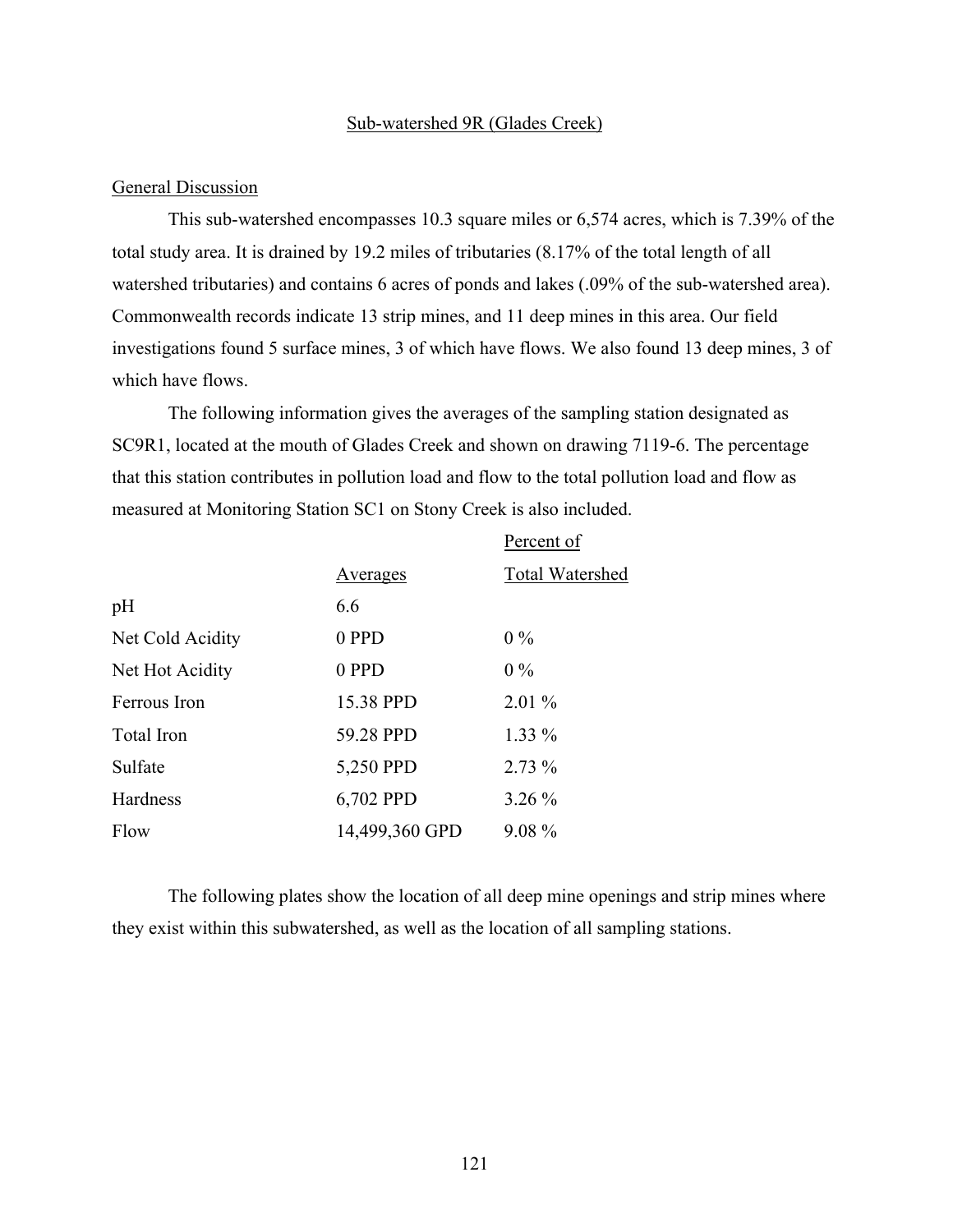# Deep Mines

The Commonwealth records indicate that there are 11 deep mines in this sub-watershed. Our field investigations have located 16 deep mine openings of which 3 are flowing. Table 23 lists the abandoned deep mines within the sub-watershed with the following information: name of mine or operator if known, available mine maps, acres and seam mined, mine opening designation, openings with flows, the estimated elevation of the openings and head in feet, which is the difference in coal elevations on an up-dip mine.

Table 24 gives the averages of the abandoned deep mine flows. Directly under the averages are the percentages of flows and pollution loads that each contributes to the pollution load of the sub-watershed as measured at Sampling Station SC9R1, Glades Creek. The averages, taken at the mine openings, are added together where more than one opening of a mine complex has a flow.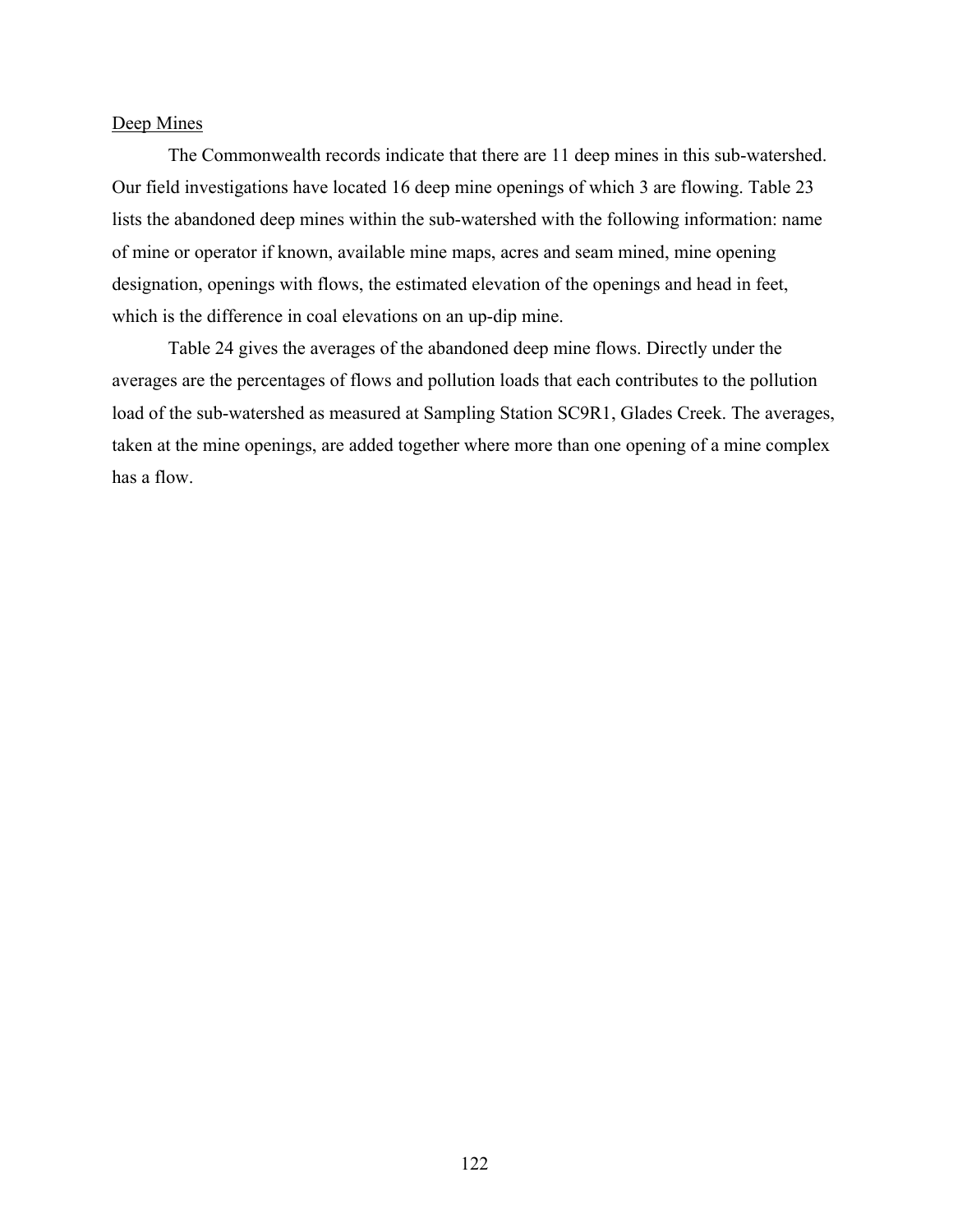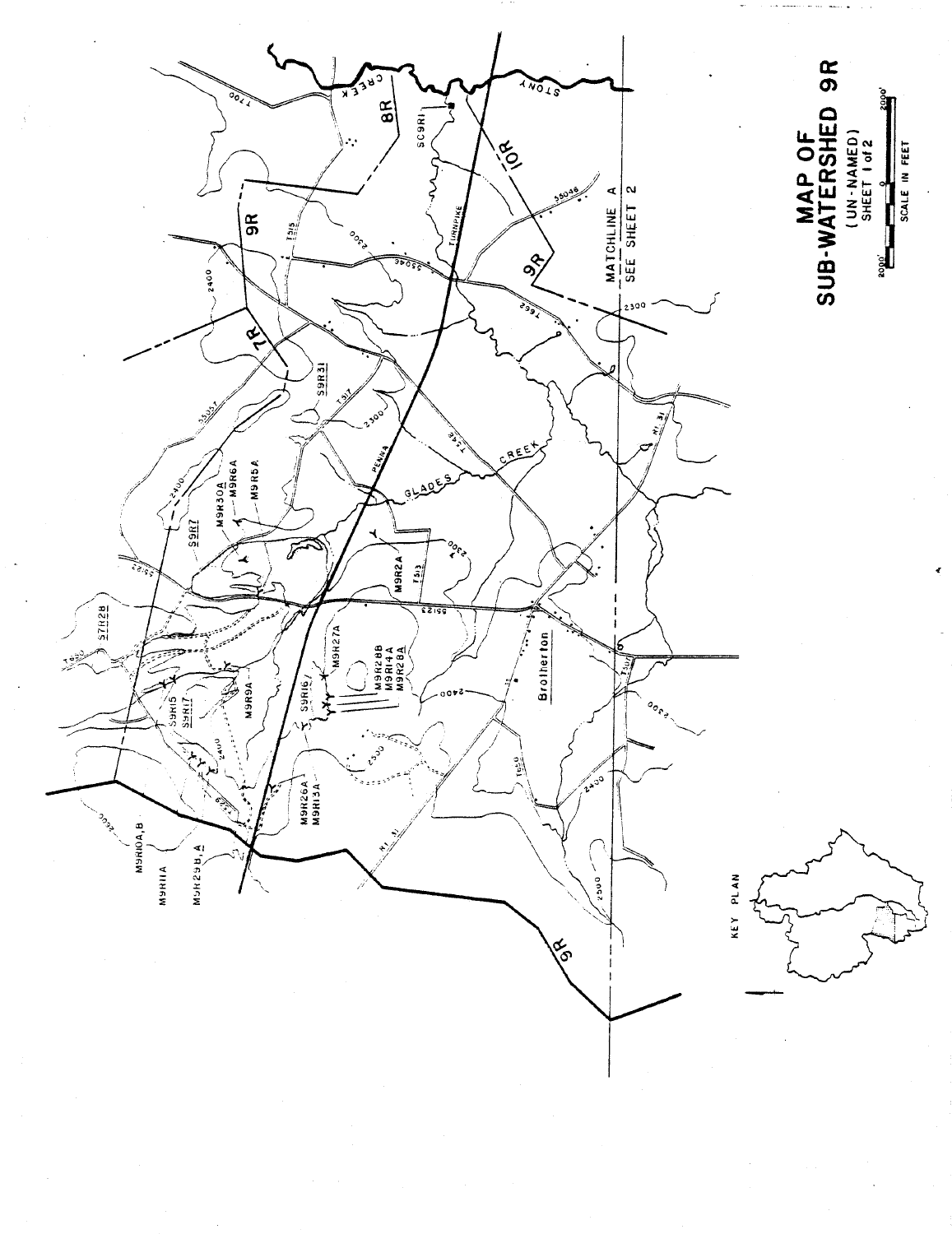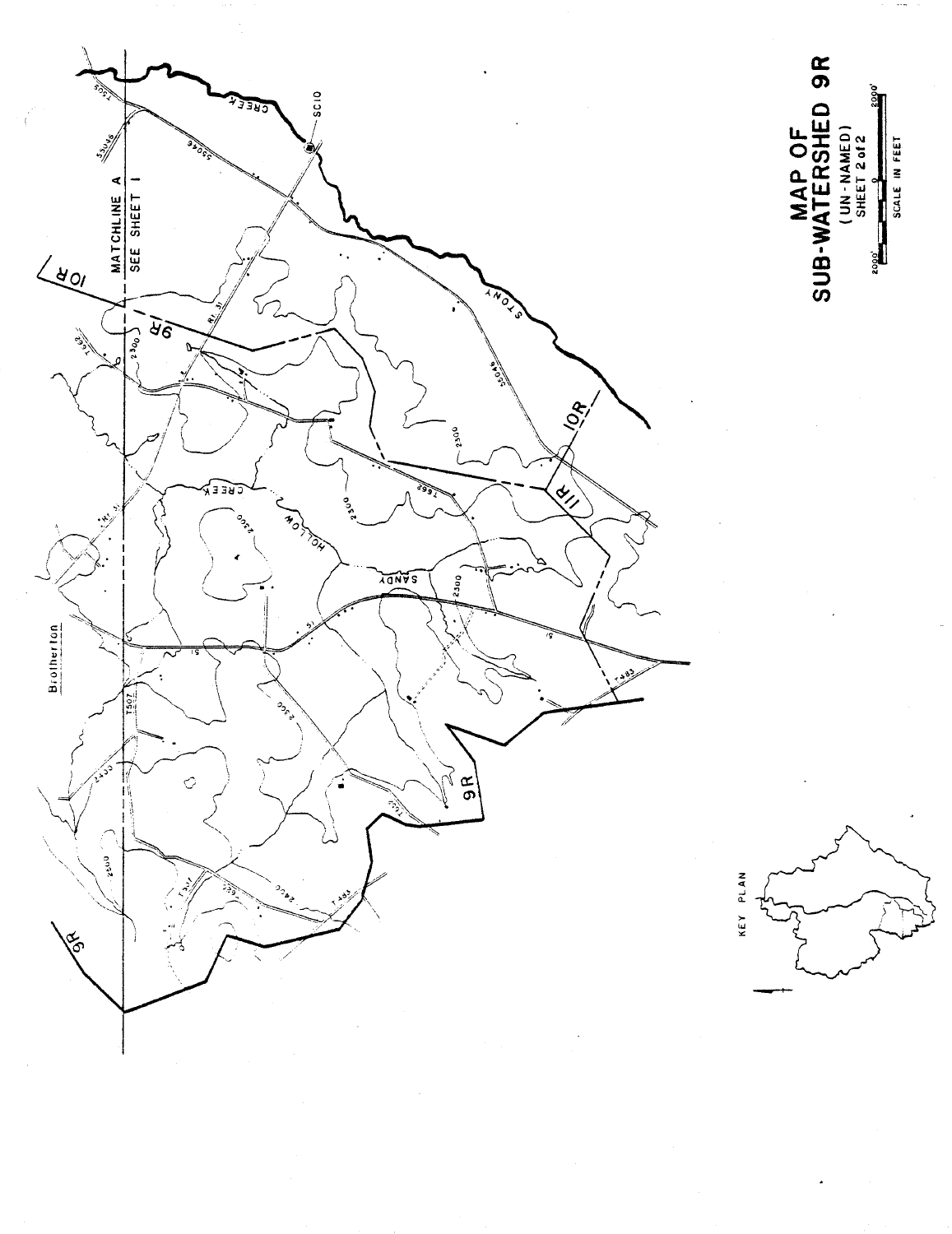| Number<br>Mine | Name of Mine<br>or Operator          | Mine Map<br>Obtained | (Acres<br>Mined<br>Area            | Seam<br>Mined            | Opening<br>Mine<br>$\bullet$<br>$\sum_{i=1}^{n}$ | Opening<br>Elev<br>ЪР | F1ow             | Head<br>Feet |
|----------------|--------------------------------------|----------------------|------------------------------------|--------------------------|--------------------------------------------------|-----------------------|------------------|--------------|
| M9R2           | Denise Coal Co.                      | $\frac{0}{2}$        | I                                  | ᄄ                        | M9R2A                                            | 2280'                 | $\frac{0}{2}$    | I            |
| ZM9R5          | Rice & Schrock                       | Yes                  | $\infty$<br>ഗ<br>Μ                 | ⊂.                       | <b>M9R5A</b>                                     | 2300                  | $\frac{0}{2}$    | I            |
| M9R6           | Cambria Fuel Co.                     | Yes                  |                                    | ≏                        | M9R6A                                            | 2300                  | $\frac{0}{2}$    | ı            |
| <b>AM9R9</b>   | Beulah Coal Co.                      | $\frac{0}{2}$        | ı                                  | ≏                        | <b>M9R9A</b>                                     | 2380                  | $\frac{0}{2}$    | J            |
| /M9R10         | $\dot{z}$<br>Cambria (Luce & Kowales | Yes                  | 850                                | ≏                        | M9R10A                                           | 2380                  | $\sum_{i=1}^{n}$ | J            |
|                |                                      |                      |                                    |                          | M9R10B                                           | 2380'                 | $\frac{0}{2}$    |              |
| #M9R11         | Thermal Coal Mining Co.              | Yes                  |                                    | 山                        | M9R11A                                           | 2520                  | $\frac{0}{2}$    | ı            |
| M9R13          | Rice Coal Co.                        | Yes                  | $\scriptstyle\sim$<br>$\mathbb{Z}$ |                          | M9R13A                                           | 2400                  | $\sum_{i=1}^{n}$ | ı            |
| AM9R14         | $rac{1}{C}$<br>Thermal Coal Mining   | res                  |                                    | ▭                        | M9R14A                                           | 2400                  | $\frac{0}{2}$    |              |
| M9R26          | Chas. Burke                          | Yes                  | ഗ<br>$\sim$<br>$\sim$              | ♤                        | M9R26A                                           | 2430                  | $\frac{0}{N}$    | ł            |
| J27            | Unknown                              | $_{\rm NO}$          | ı                                  | 囗                        | M9R27A                                           | 2400                  | $\sum_{i=1}^{n}$ | I            |
| M9R28          | Unknown                              | $\frac{0}{2}$        | I                                  | I                        | M9R28A                                           | 2400"                 | Yes              |              |
|                |                                      |                      |                                    | 1                        | 28B<br>M9R <sub>2</sub>                          | 2400                  | $\sum_{i=1}^{n}$ |              |
| #M9R29         | Unknown                              | $\sum_{i=1}^{n}$     | t                                  | ₩<br>$\overline{\omega}$ | M9R29A                                           | 2480                  | Yes              |              |
|                |                                      |                      |                                    | *<br>[]                  | M9R29B                                           | 2480                  | $\frac{0}{2}$    |              |
| 269R30         | Unknown                              | $\frac{0}{2}$        | I                                  | $\sum_{i=1}^{n}$         | M9R30A                                           | 2280                  | Yes              |              |

 $\frac{1}{3}$ 

Abandoned Deep Mines<br>Sub-watershed 9R

TABLE 23

\* Indicates assumed.

f Possible interconnection with strip mine S9R7.

# Possible interconnection with strip mine S9R15.

+ Possible interconnection with strip mine S9R16.

 $\label{eq:1} \begin{aligned} \mathcal{L}_{\mathcal{A}}(\mathcal{A}) = \mathcal{L}_{\mathcal{A}}(\mathcal{A}) = \mathcal{L}_{\mathcal{A}}(\mathcal{A}) = \mathcal{L}_{\mathcal{A}}(\mathcal{A}) = \mathcal{L}_{\mathcal{A}}(\mathcal{A}) = \mathcal{L}_{\mathcal{A}}(\mathcal{A}) = \mathcal{L}_{\mathcal{A}}(\mathcal{A}) = \mathcal{L}_{\mathcal{A}}(\mathcal{A}) = \mathcal{L}_{\mathcal{A}}(\mathcal{A}) = \mathcal{L}_{\mathcal{A}}(\mathcal{A}) = \mathcal{L}_{\mathcal{A}}(\mathcal{A})$ 

 $-125-$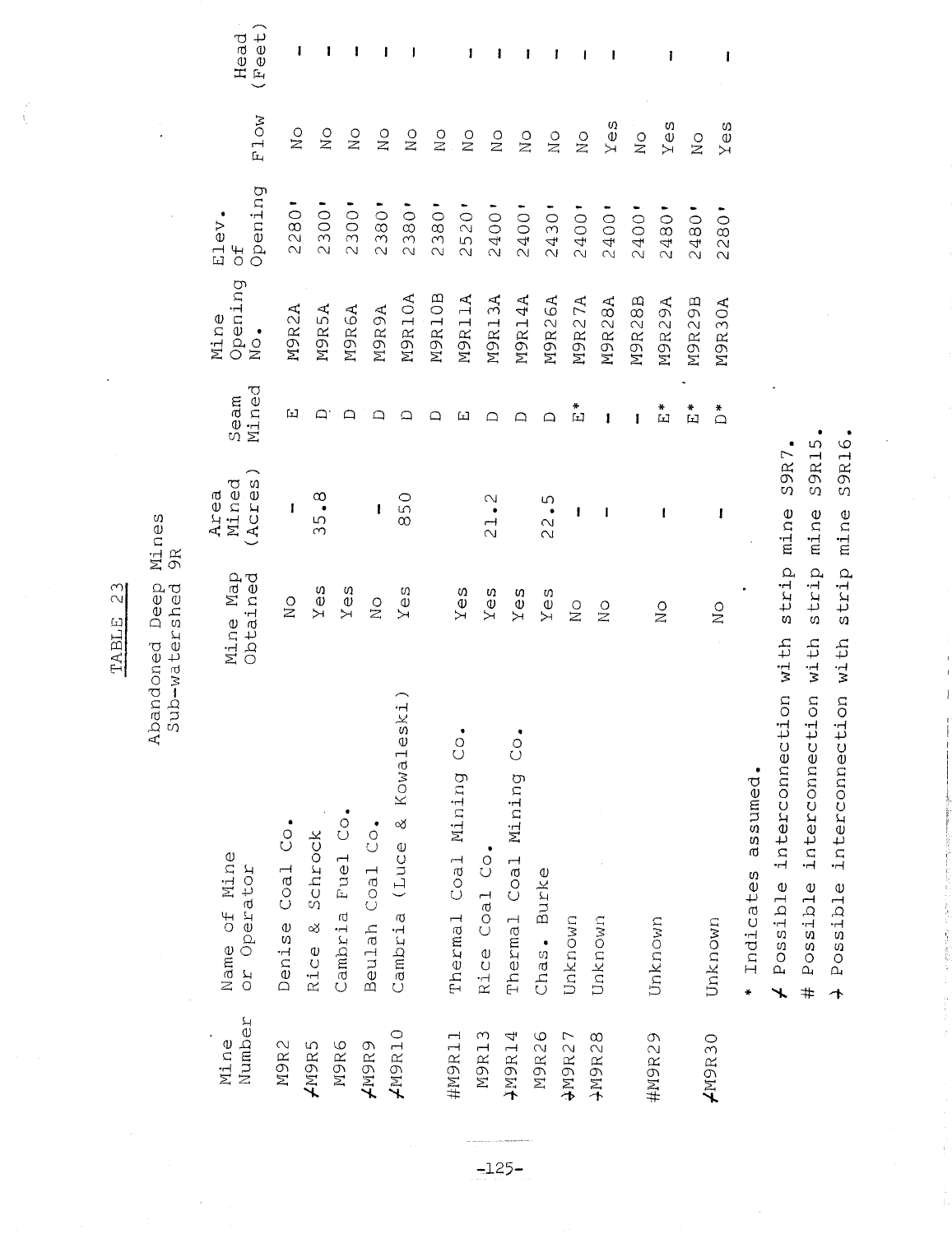$\overline{\phantom{a}}$ 

Abandoned Deep Mine Average Water Quality Data

| Œ<br>ന                                                                     |  |
|----------------------------------------------------------------------------|--|
| ರ<br>Φ<br>⊆<br>ഗ<br>Ч<br>Φ<br><mark>لىل</mark><br>ന<br>3<br>$\subset$<br>j |  |

| Flow          | gpd                     | 5,760                | $\frac{1}{\sqrt{1}}$ | 2,880            | t     | 180,000   | 1.2% |
|---------------|-------------------------|----------------------|----------------------|------------------|-------|-----------|------|
| Hardness      | ppd                     | ₩                    |                      | ¥                |       | 쏫         |      |
| Sulfate       | ppd                     | $\ddot{\phantom{0}}$ | $\mathbf{I}$         | 2.06             | t     | 210.35    | 4%   |
|               | Total<br>Iron<br>Ppd    | .03                  | $1\%$                | 24               | $4\%$ | $-45$     | 8%   |
| Ferrous       | Iron<br>ppd             | $\cdot$ 03           | 2%                   | 0.5 <sub>•</sub> | .3%   | .30       | 2g   |
| let Hot<br>∠, | pdd<br>Acid             | ₩                    |                      | ₩                |       | ₩         |      |
|               | Net Cold<br>Acid<br>Ppd | $-19$                | $\mathbf{I}$         | $\cdot$ 12       | İ     | Ī         | İ    |
|               | $\Xi$                   |                      |                      |                  |       |           |      |
|               | Mine<br>No.             | M9R28 6.1            |                      | M9R29 6.0        |       | M9R30 6.3 |      |

\*Not analyzed.

 $-126-$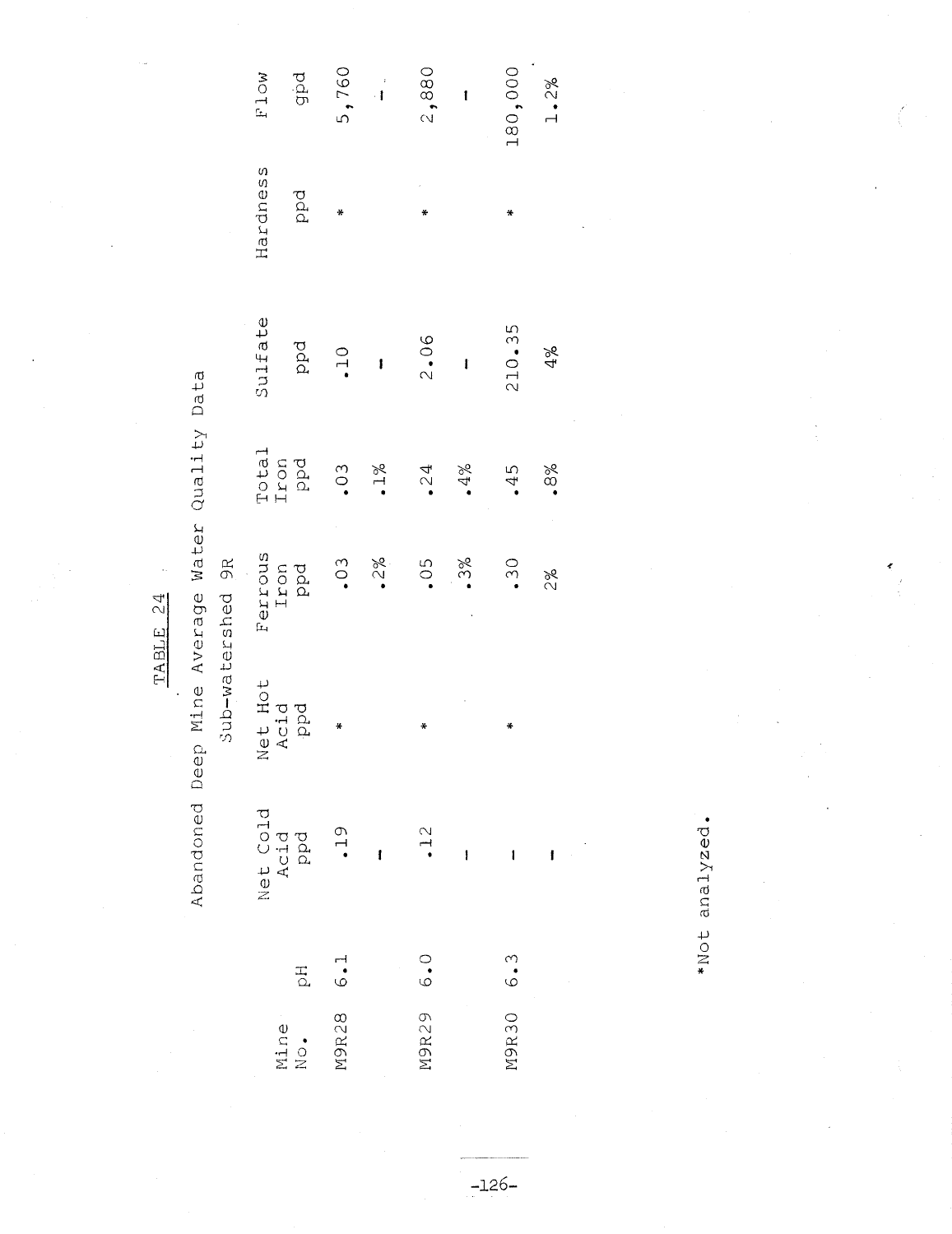#### Strip Mines

The Commonwealth records indicate that there are 13 strip mines in this sub-watershed. Our field investigations have located 5 surface mines with 3 flowing. Table 25 lists the abandoned strip mines within the sub-watershed with the following information: the name of the mine or operator if known, the area and seam mined, the designation we give the mine, and whether it connects with a deep mine.

The total acreage of abandoned surface mines in subwatershed 9R is 230.50 acres (3.50% of the sub-watershed area).

Table 26 gives the averages of the abandoned surface mine flows. Directly under the averages are the percentages of flows and pollution load that each mine contributes to the pollution load of the sub-watershed as measured at Sampling Station SC9R1, Glades Creek. Where a single surface mine has more than one flow, the averages have been added together.

Following Table 26 is the description of the flowing strip mines along with abatement recommendations.

# TABLE 25

#### Abandoned Surface Mines

| Mine<br>Number | Name of Mine<br>or Operator       | Area<br>Mined<br>(Acres) | <b>Seam</b><br>Mined | Flowing | Connection<br>w/Deep Mine     |
|----------------|-----------------------------------|--------------------------|----------------------|---------|-------------------------------|
| <b>S9R7</b>    | Svonavec Inc.                     | 198.34                   | $\blacksquare$       | Yes     | M9R5, M9R9,<br>M9R10, M9R30   |
| S9R15          | Godin & Schmidt                   | 9.18                     | E,D                  | No      | M9R11, M9R29                  |
| S9R16          | <b>Thermal Coal</b><br>Mining Co. | 9.18                     | D                    | No      | M9R14, M9R27,<br><b>M9R28</b> |
| S9R17          | Thermal Coal<br>Mining Co.        | 9.18                     | D                    | Yes     | No                            |
| S9R31          | Unknown                           | 4.59                     | $\mathsf{D}^*$       | Yes     | N <sub>0</sub>                |

Sub-watershed 9R

\*Indicates assumed.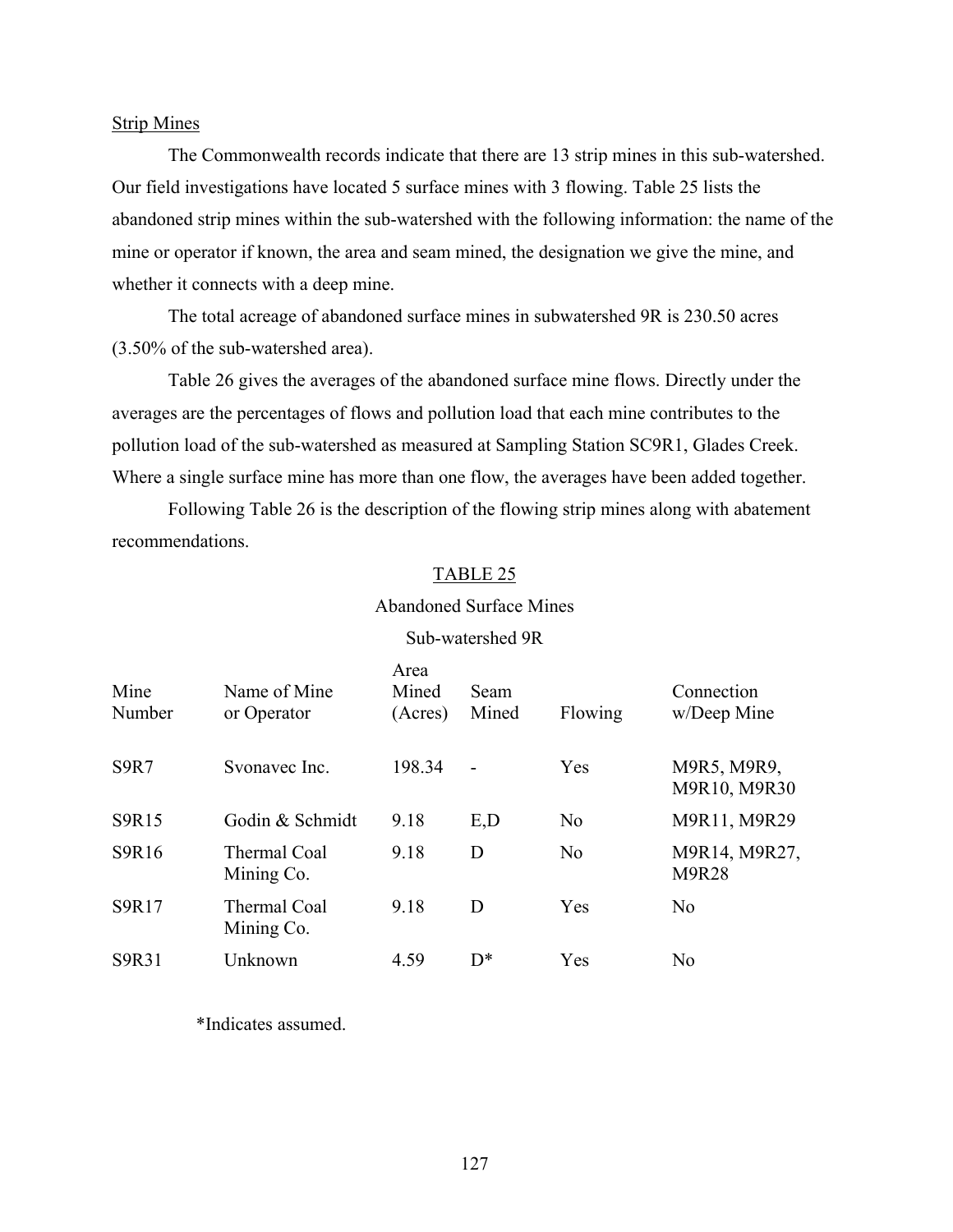# Abandoned Surface Mine Average Water Quality Data Sub-watershed 9R

| Mine<br>No. | рH  | Net Cold<br>Acid<br>ppd  | Net Hot<br>Acid<br>ppd | Ferrous Iron<br>ppd | Total Iron<br>ppd | Sulfate<br>ppd | Hardness<br>ppd | Flow<br>gpd |
|-------------|-----|--------------------------|------------------------|---------------------|-------------------|----------------|-----------------|-------------|
| S9R7        | 5.2 | .92                      | $\ast$                 | .76                 | 1.36              | 50.02          | $\ast$          | 61,920      |
|             |     |                          |                        | 4.9%                | 2.3%              | 1%             |                 | .4%         |
| S9R17       | 4.9 | 19.55                    | ∗                      | 1.26                | 1.95              | 125.46         | $\pmb{\ast}$    | 120,960     |
|             |     |                          |                        | 8.2%                | 3.3%              | 2.4%           |                 | .8%         |
| S9R31       | 6.7 | $\overline{\phantom{a}}$ | $\ast$                 | .04                 | .06               | 38.59          | $\ast$          | 20,160      |
|             |     |                          |                        | .3%                 | .1%               | .7%            |                 | .1%         |
|             |     |                          |                        |                     |                   |                |                 |             |

\* Not analyzed.

 $-128-$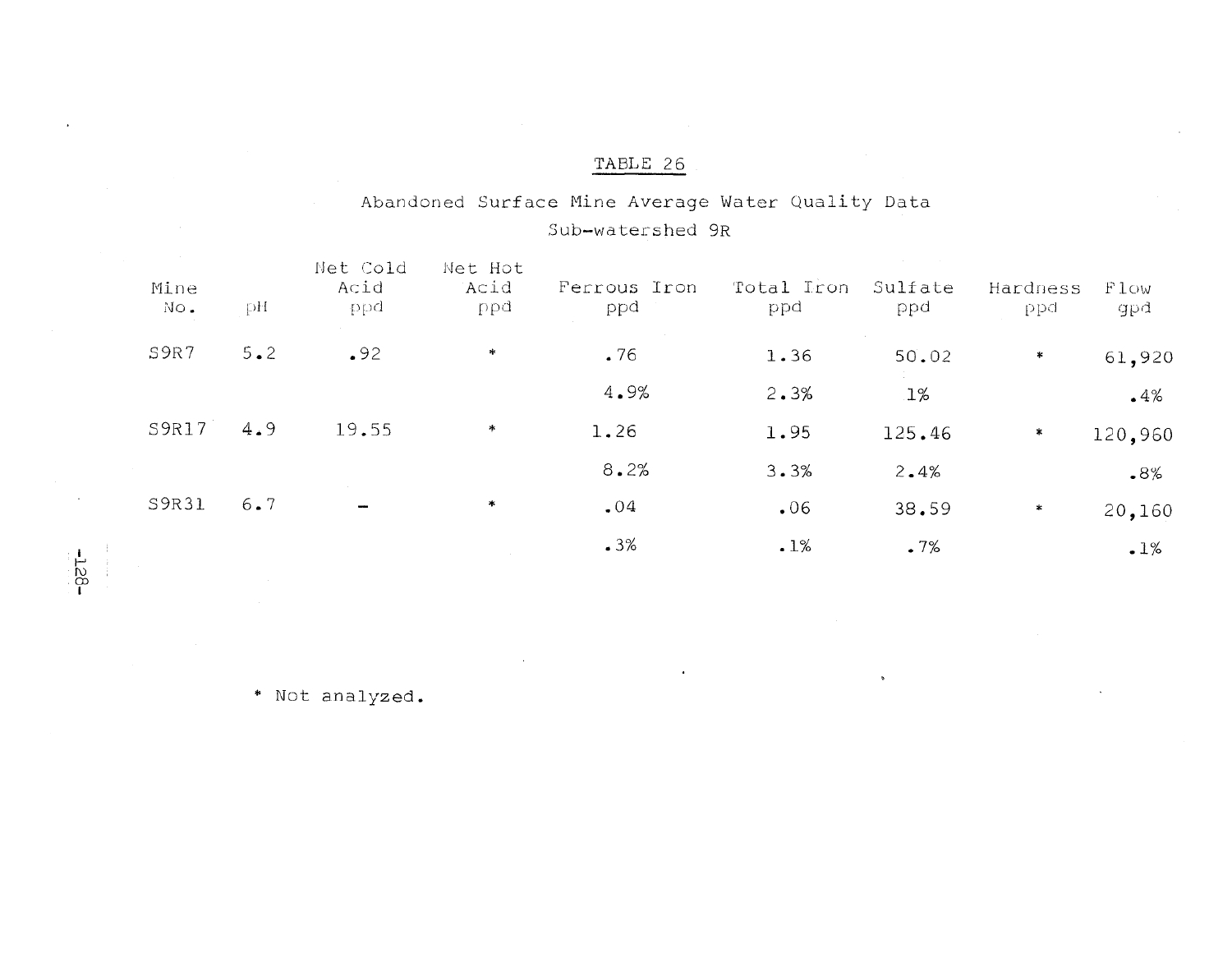Strip Mine: S9R7 Area: 198.34 acres Location: North of Pa. Turnpike and intersected by L.R. 55123 Status: Abandoned/ part reclaimed Owned by: Svonavec Seam mined: Unknown Connection with deep mines: M9R5, M9R9, M9R10, M9R30 Flowing: Five leaching areas

# General Description:

Part of the center portion of this strip has been reclaimed, but due to flows in the north of the strip, leaching and erosions exist along the benches and off the 35' highwalls. Many depressions are evident in the area. The existing vegetation is good.

# Recommendation:

Ditches along the highwalls, above and below, 25% of the area regraded and backfilling of the depressions should be done in conjunction with Strip Mine S7R28 and the connecting deep mines.

# Cost:

| Ditches                     | 10,000'                      |       | \$10,000  |
|-----------------------------|------------------------------|-------|-----------|
|                             | Regrade $25\%$ @ \$1800/acre |       | 90,000    |
| <b>Backfill depressions</b> |                              |       | 5,000     |
|                             | Revegetate 10% of the area   |       | 10,000    |
|                             |                              | Total | \$115,000 |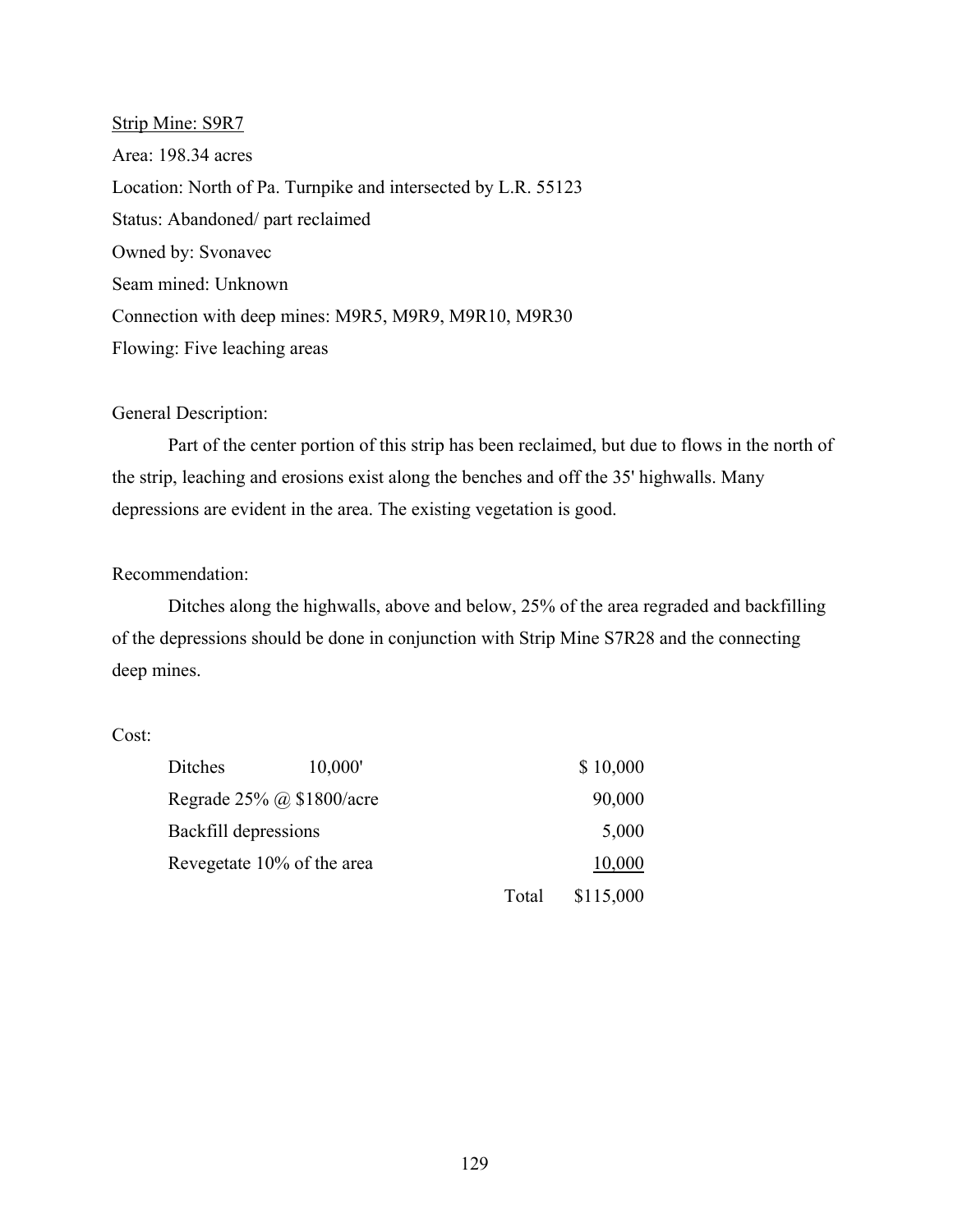### Strip Mine: S9R17

Area: 9.18 acres Location: West of Strip Mine S9R7 and East of Rt. T529 Status: Abandoned Owned by: Thermal Coal Mining Co. Seam mined: D Connection with deep mine: None Flowing: Three leaching areas

General Description:

Leaching and erosion occur below the highwall and around the spoil piles which slope toward and away from the highwall. The existing vegetation is good.

# Recommendation:

Ditches above and below the highwall leading to settling ponds. Grading to remove the spoil pile will also be necessary.

Cost:

| Ditches              | 4000' |       | \$4,000 |
|----------------------|-------|-------|---------|
| Grading \$1,800/acre |       |       | 5,000   |
|                      |       | Total | \$9,000 |

# Strip Mine: 9R31

Area: 4.59 acres Location: NE of Rt. T517 Status: Abandoned Owned by: Unknown Seam mined: Assumed D seam Connection with deep mine: None Flowing: One leaching area

General Description:

 Most of the area has medium to thick vegetation of grasses and trees except around the highwall where springs are flowing creating a pond.

Recommendation:

Flow from this strip mine is of a good quality, therefore, no work is recommended.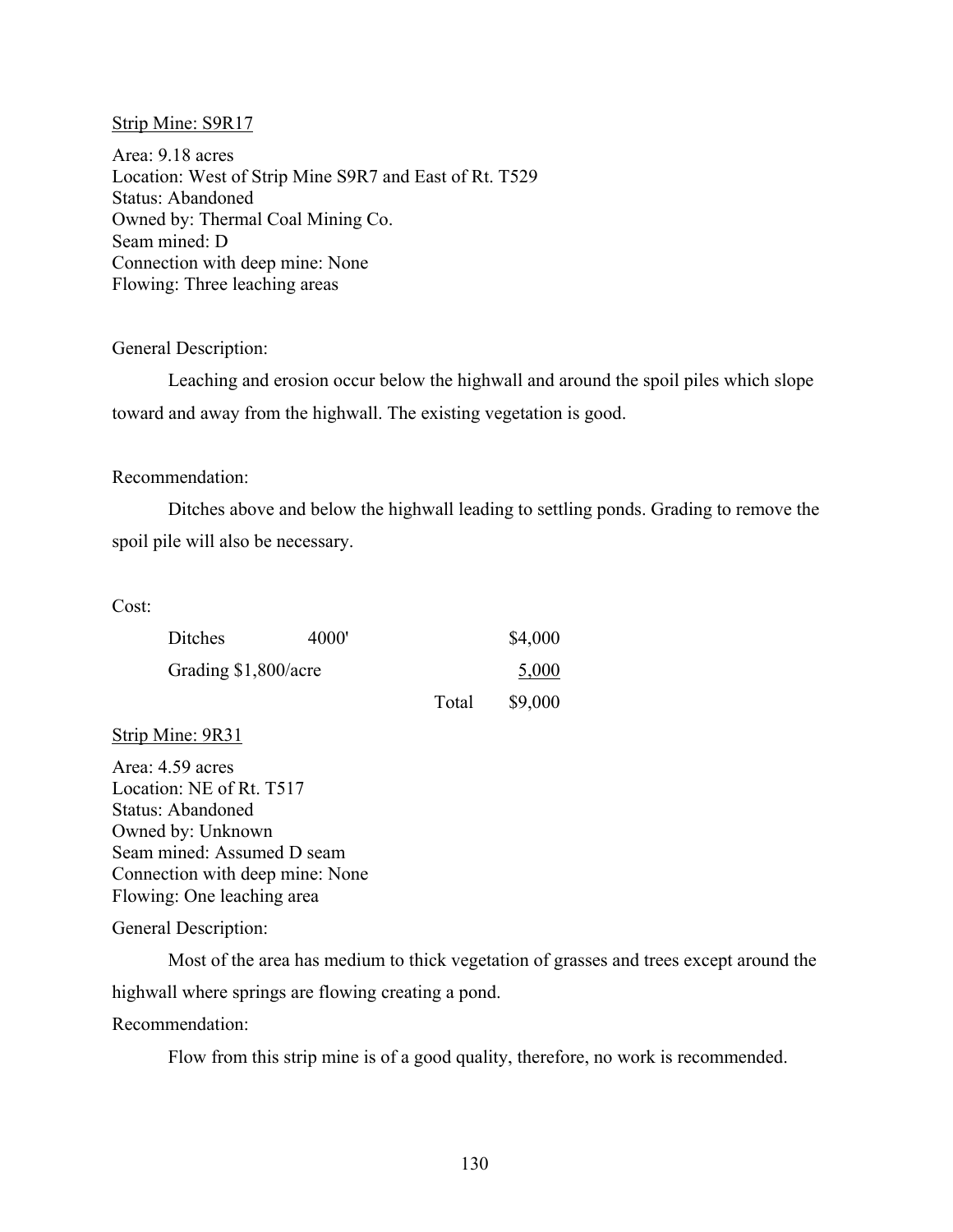# **Recommendations**

Table 27 gives the recommended abatement procedures with cost benefication for all polluting deep and surface mines. Table 28 lists the sources abated, the amount of benefication and the costs associated with each recommendation.

An estimated effectiveness of 60% reduction of the pollution load is assigned for each recommendation.

Although Glades Creek Station SC9R1, is not considered a polluting stream, it is in an area that has experienced fish kills due to mine acid slugging.